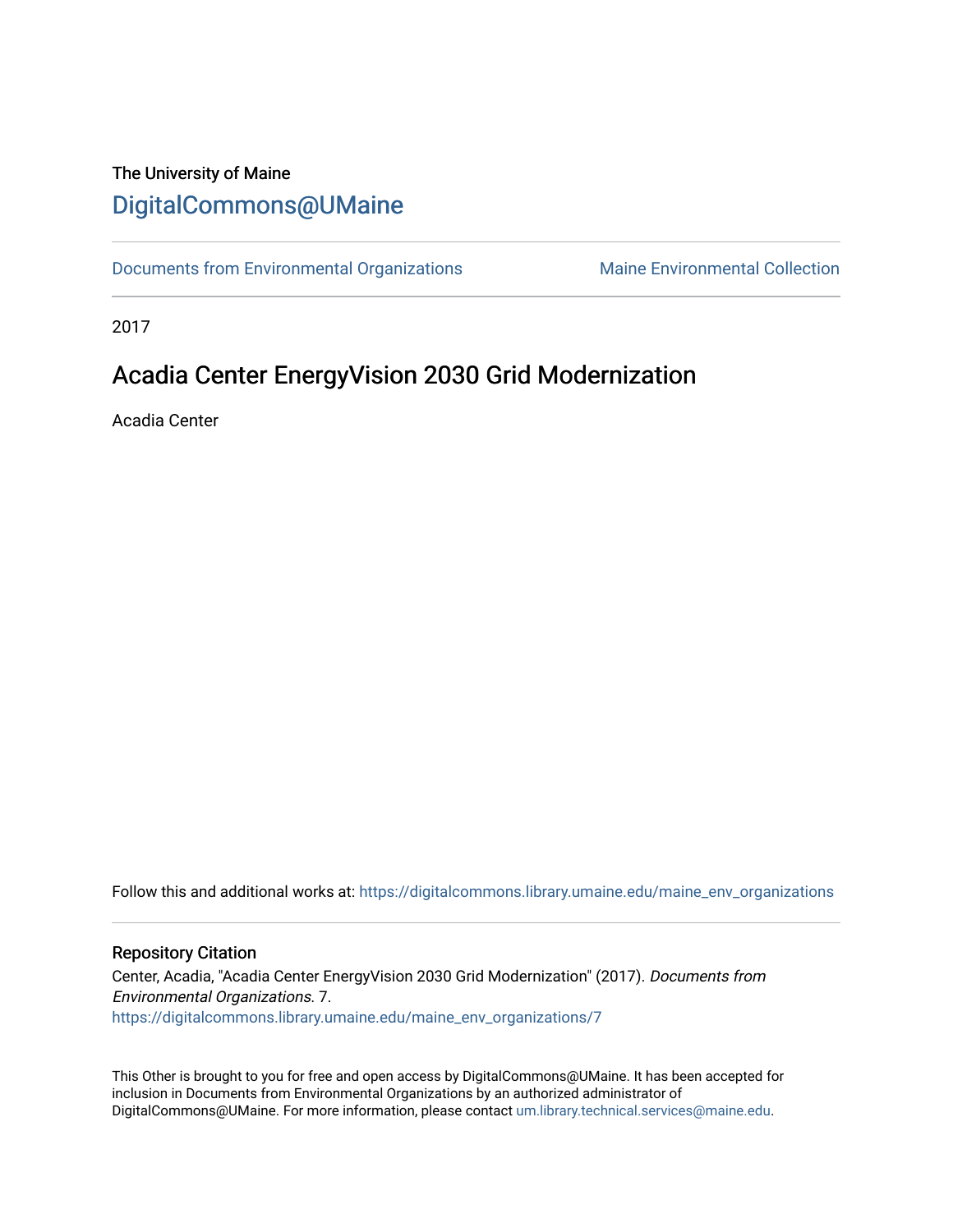

# EnergyVision 2030

## **Grid Modernization**

Companion Brief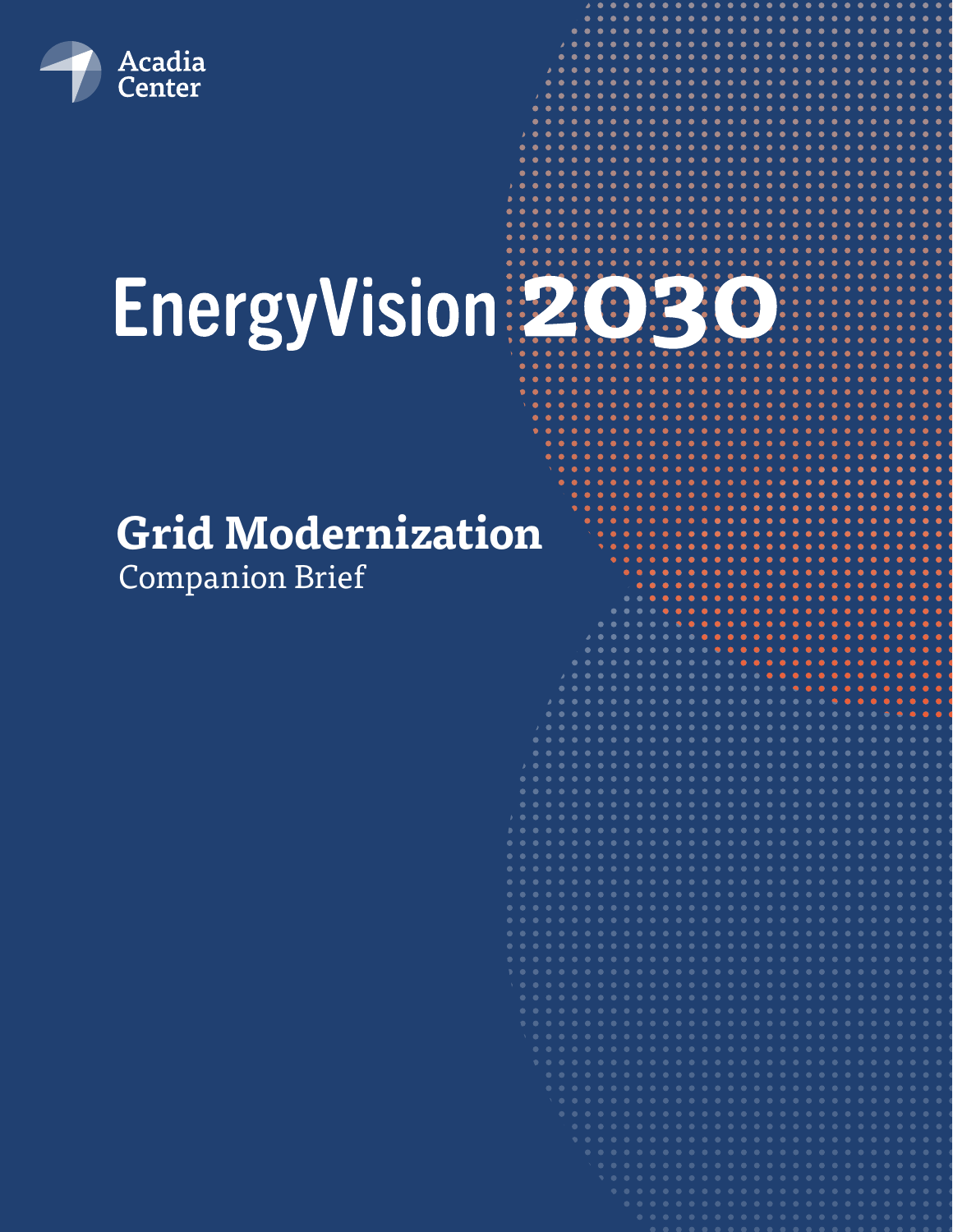### **Grid Modernization and Utility Reform**

The Northeast states must create a modern energy grid that is dynamic and low carbon and delivers a fair, safe system that protects consumers and allows clean energy to flourish. The modern grid should incorporate investments in new technology and innovation and give consumers and communities greater control over energy costs. To transition to a modern system, states can update grid rules to incentivize utilities to achieve clean energy goals that benefit consumers. The figure below shows some of the shifts necessary to achieve 2030 emissions reduction targets.



#### **Capabilities of a Modern, Low-Carbon Grid**

The modern energy grid must be highly efficient and resilient, produce less pollution, and rely increasingly on distributed energy resources and sophisticated load management practices. Distributed energy resources (DER) include energy efficiency and demand response, distributed generation, energy storage, and electric vehicles. All will play a vital role in the modern energy grid. Increasingly, utilities will need to adapt planning processes and operations to facilitate, integrate, and manage more DER. Moreover, utilities must improve their day-to-day functions by increasing the penetration of DER, planning for non-wires alternatives, and facilitating greater participation.

#### Enabling Distributed Energy Resources

Utilities must facilitate smooth and timely DER integration and encourage the strategic deployment of DER to meet grid system needs. Targeted and efficient deployment of DER can relieve strain on highly constrained areas of the grid while reducing administrative and cost barriers for the use of clean energy. To facilitate deployment, utilities should provide information on hosting capacity (i.e., the ability of different parts of the grid to host DER without significant upgrades) to the public and streamline procedures for distributed generation interconnection.

#### Planning for Non-Wires Alternatives

To meet clean energy goals and reduce costs, utilities in the Northeast should use available clean energy technologies including energy efficiency to defer or avoid traditional infrastructure expenditures. Conventionally, utilities will invest in larger equipment to handle increased load if energy demand is expected to increase in a given area. Local DERs that defer or replace traditional infrastructure projects are known as non-wires alternatives (NWAs). As the energy grid becomes more dynamic and DER levels increase, some traditional projects can be deferred or canceled altogether and replaced with NWAs. NWAs can be more cost-effective than traditional infrastructure solutions. States should, therefore, prioritize NWAs above construction of new infrastructure.

#### Facilitating Consumer and Third Party **Participation**

The traditional energy grid system has been structured around one-way power flow from power plants traveling over transmission and distribution lines to homes and businesses. In the new system, power will flow in multiple directions with greater consumer engagement and third party participation. As the energy grid evolves and DERs become more prevalent, utilities will increasingly take on the role of coordinators of the energy market, rather than functioning purely as energy providers and infrastructure developers.

Utilities need to invest in systems and technologies that enable customers and new entities to participate in a networked and responsive grid. Specifically, utilities should upgrade and invest in communications and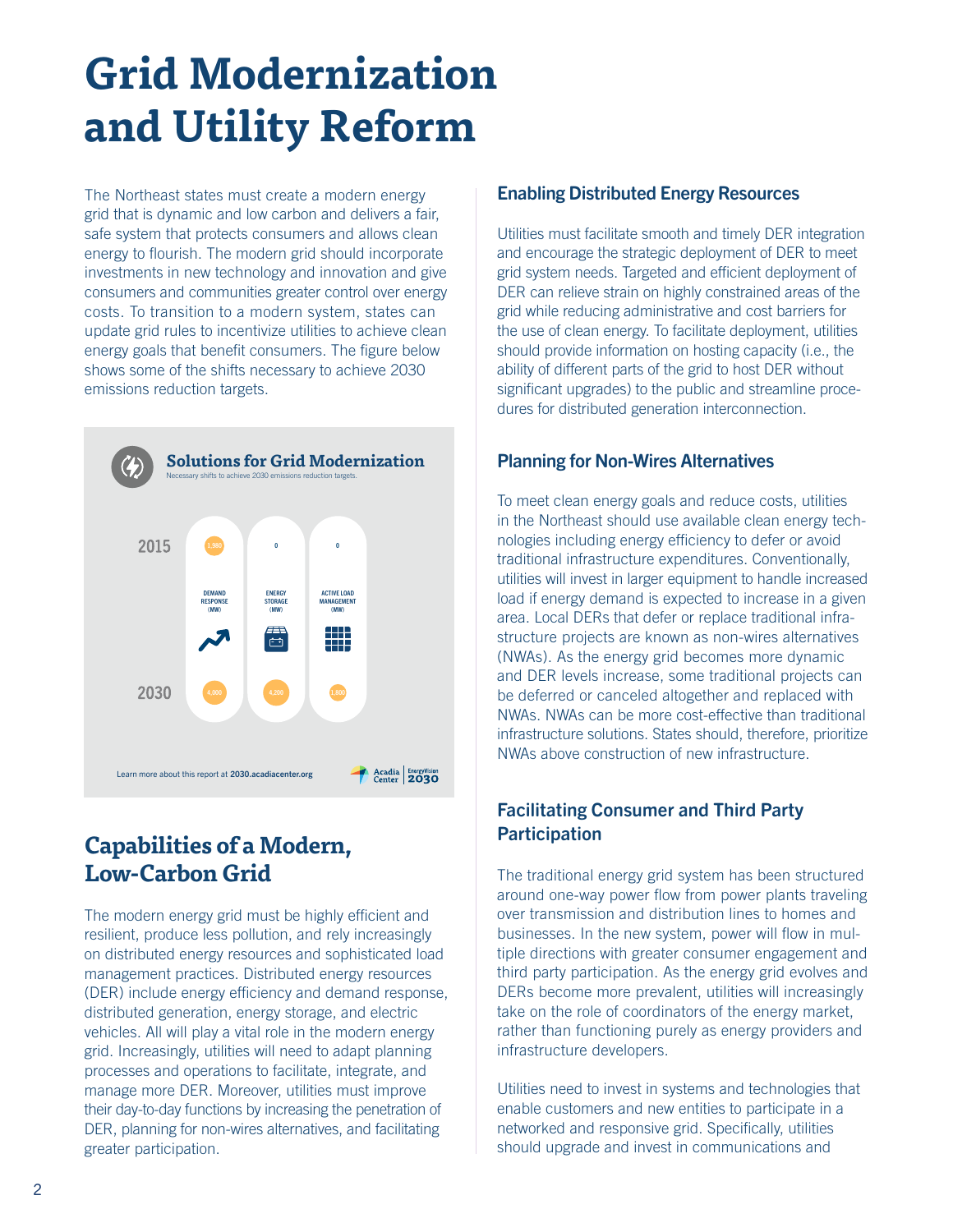metering systems, data analytics and data management systems for DERs, and grid operations technologies like voltage control and protective relays. As the grid moves to a networked model, metering and communication technologies will empower customers to make more informed decisions about energy usage, help policymakers make energy programs more effective, and enable utilities to more accurately (and in real-time) measure energy produced by distributed generation sources such as solar and wind. In addition, customers must have easy-to-understand bills and access to secure data exchange platforms to take greater control of their own energy consumption and production.

#### Flexible Non-Wires Resources in EnergyVision 2030

In addition to significantly increasing distributed generation, states can shift demand to avoid overbuilding the grid with a range of new resources. Optimization can supply energy according to user needs and when renewable generation is available. Demand response, active load management, and energy storage are three core methods for optimizing the grid.

Demand response (DR) measures reduce or shift energy consumption during periods of high demand on the grid. Traditionally, DR involves coordination between utilities and large customers. EnergyVision 2030 doubled the amount of traditional DR across the region to 4,000 MW.

Like DR, active load management (ALM) shifts demand patterns, but it is highly-automated. It allows large numbers of smaller customers to participate, often without a noticeable change in service. Smart or programmable technologies (e.g., thermostats, equipment, and appliances) make active load management possible. These technologies minimize a consumer's load during peak periods or shift a consumer's load when renewables are generating electricity. For example, a water heater can automatically preheat when renewable generation is available, drawing less power from fossil fuel sources. EnergyVision 2030 modeled 1,800 MW of new ALM in the region.

Batteries and other types of energy storage can store power when demand for energy is low and release it when demand is high. For example, storage can retain solar energy produced during midday and release it after the sun goes down. Electric vehicles have the potential to contribute to both active load management, through smart coordinated charging, and storage, by releasing power from their batteries to the grid when it is economical to do so. EnergyVision 2030 modeled

4,200 MW of new battery storage in the region, equivalent to the battery capacity of just 26,000 electric vehicles. DR, active load management, and storage technologies continue to improve, and today's technologies have already proven critical to optimizing energy consumption patterns. They improve the efficiency of our existing grid infrastructure and allow for increased levels of renewable generation.

#### **Reforms to Achieve a Modern, Low-Carbon Grid**

States should enact the following reforms to put the consumer at the center of a modern energy system that advances our climate, economic, and consumer goals.**<sup>1</sup>**

#### Planning for a Consumer-Focused Power Grid

The energy system is evolving rapidly as new technologies offer the promise of a clean, flexible, and consumer-centric grid. However, reforms in grid rules are needed if we are to move beyond the historic model of centralized power stations and large utility infrastructure. States should require transmission and distribution planners to adopt a new approach to grid planning that merges the traditional world of "poles and wires" with new technologies and modern strategies. Transmission and distribution planning processes should compare a wide range of traditional infrastructure solutions, new "utility-side" technologies, and local energy resources based on standard and level criteria, such as costs, benefits, risks, and public policy goals.